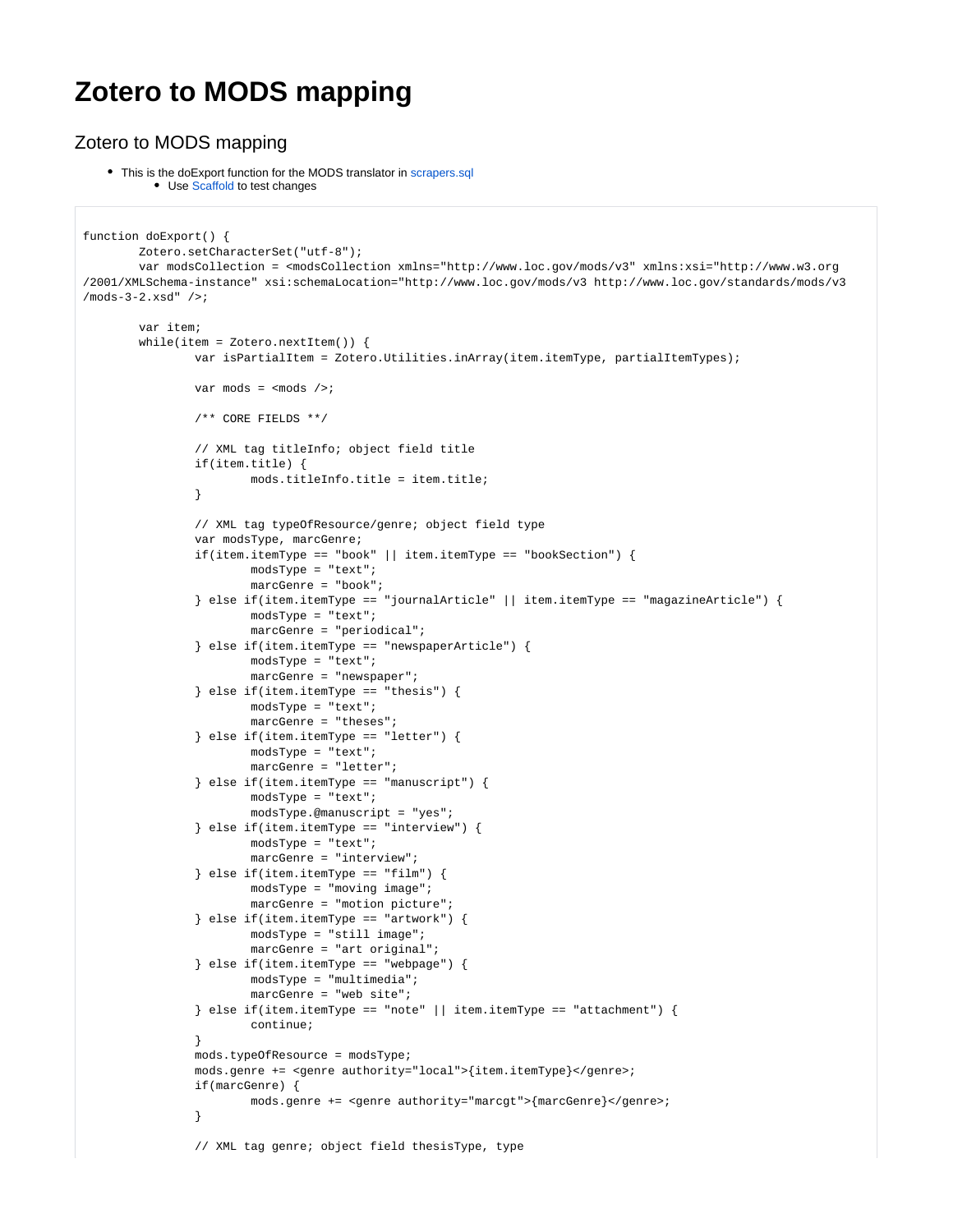```
 if(item.thesisType) {
                       mods.genre += <genre>{item.thesisType}</genre>;
 }
               if(item.type) {
                       mods.genre += <genre>{item.type}</genre>;
 }
               // XML tag name; object field creators
               for(var j in item.creators) {
                       var roleTerm = "";
                       if(item.creators[j].creatorType == "author") {
                              roleTerm = "aut";
                       } else if(item.creators[j].creatorType == "editor") {
                              roleTerm = "edt";
                       } else if(item.creators[j].creatorType == "creator") {
                              roleTerm = "ctb";
 }
                       // FIXME - currently all names are personal
                       mods.name += <name type="personal">
                              <namePart type="family">{item.creators[j].lastName}</namePart>
                              <namePart type="given">{item.creators[j].firstName}</namePart>
                              <role><roleTerm type="code" authority="marcrelator">{roleTerm}</roleTerm></role>
                              </name>;
 }
               // XML tag recordInfo.recordOrigin; used to store our generator note
               //mods.recordInfo.recordOrigin = "Zotero for Firefox "+Zotero.Utilities.getVersion();
               /** FIELDS ON NEARLY EVERYTHING BUT NOT A PART OF THE CORE **/
               // XML tag recordInfo.recordContentSource; object field source
               if(item.source) {
                       mods.recordInfo.recordContentSource = item.source;
 }
               // XML tag recordInfo.recordIdentifier; object field accessionNumber
               if(item.accessionNumber) {
                      mods.recordInfo.recordIdentifier = item.accessionNumber;
 }
               // XML tag accessCondition; object field rights
               if(item.rights) {
                       mods.accessCondition = item.rights;
 }
               /** SUPPLEMENTAL FIELDS **/
               // Make part its own tag so we can figure out where it goes later
              var part = new XML();
               // XML tag detail; object field volume
               if(item.volume) {
                       if(Zotero.Utilities.isInt(item.volume)) {
                              part += <detail type="volume"><number>{item.volume}</number></detail>;
                       } else {
                             part += <detail type="volume"><text>{item.volume}</text></detail>;
 }
 }
               // XML tag detail; object field number
               if(item.issue) {
                       if(Zotero.Utilities.isInt(item.issue)) {
                             part += <detail type="issue"><number>{item.issue}</number></detail>;
                       } else {
                             part += <detail type="issue"><text>{item.issue}</text></detail>;
 }
 }
               // XML tag detail; object field section
               if(item.section) {
                       if(Zotero.Utilities.isInt(item.section)) {
```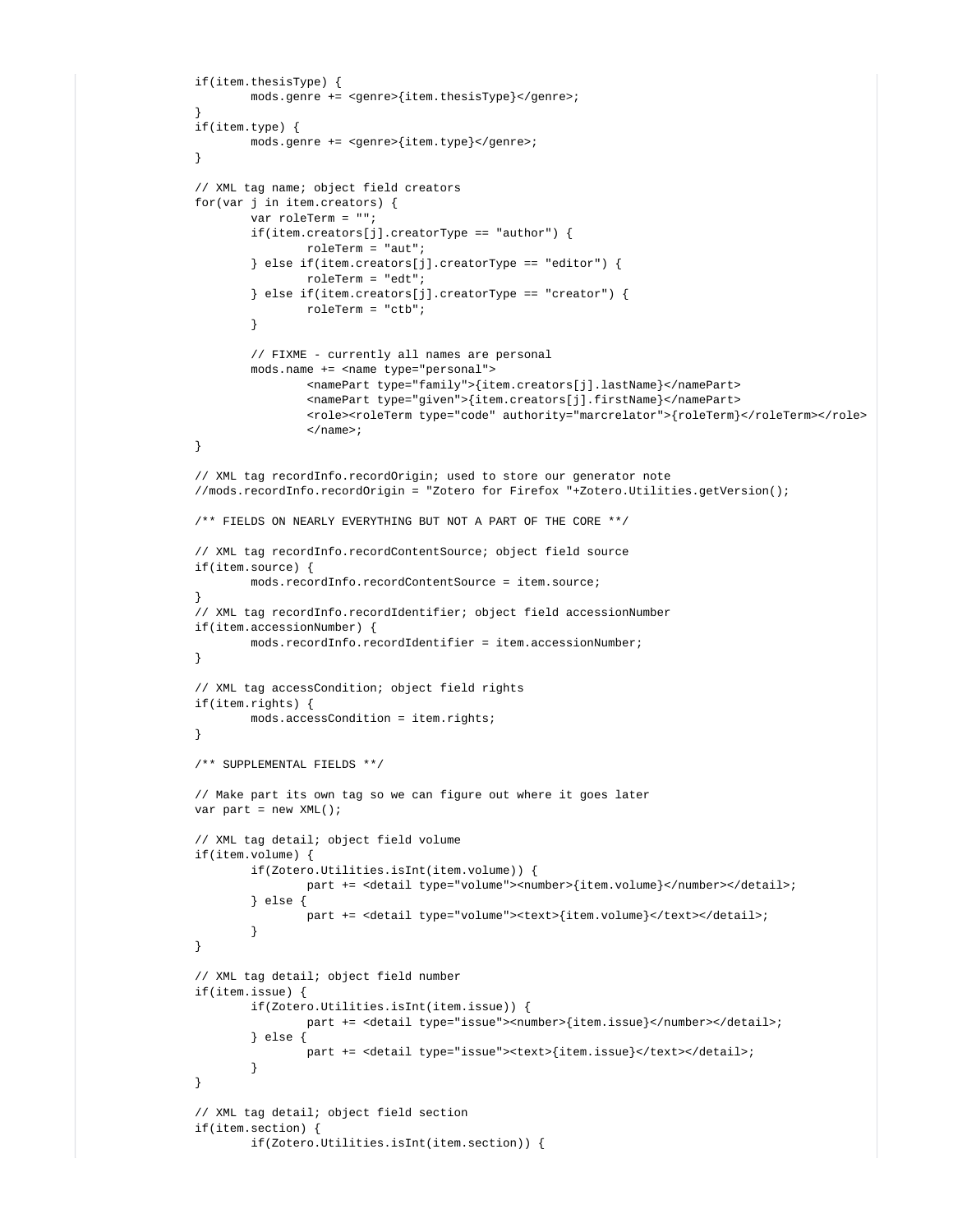```
 part += <detail type="section"><number>{item.section}</number></detail>;
                       } else {
                              part += <detail type="section"><text>{item.section}</text></detail>;
 }
 }
               // XML tag detail; object field pages
               if(item.pages) {
                      var range = Zotero.Utilities.getPageRange(item.pages);
                     part += <extent unit="pages"><start>{range[0]}</start><end>{range[1]}</end></extent>;
 }
               // Assign part if something was assigned
              if(part.length() != 1) if(isPartialItem) {
                              // For a journal article, bookSection, etc., the part is the host
                              mods.relatedItem.part += <part>{part}</part>;
                       } else {
                             mods.path += <part>{part}</part>;
 }
 }
               // XML tag originInfo; object fields edition, place, publisher, year, date
               var originInfo = new XML();
               if(item.edition) {
                      originInfo += <edition>{item.edition}</edition>;
 }
               if(item.place) {
                      originInfo += <place><placeTerm type="text">{item.place}</placeTerm></place>;
 }
               if(item.publisher) {
                       originInfo += <publisher>{item.publisher}</publisher>;
               } else if(item.distributor) {
                       originInfo += <publisher>{item.distributor}</publisher>;
 }
               if(item.date) {
                       if(Zotero.Utilities.inArray(item.itemType, ["book", "bookSection"])) {
                              // Assume year is copyright date
                              var dateType = "copyrightDate";
                       } else if(Zotero.Utilities.inArray(item.itemType, ["journalArticle", "magazineArticle", 
"newspaperArticle"])) {
                              // Assume date is date issued
                              var dateType = "dateIssued";
                       } else {
                              // Assume date is date created
                              var dateType = "dateCreated";
 }
                      var tag = <{dateType}>{item.date}</{dateType}>;
                      originInfo += tag;
 }
               if(item.accessDate) {
                      originInfo += <dateCaptured>{item.accessDate}</dateCaptured>;
 }
               if(originInfo.length() != 1) {
                      if(isPartialItem) {
                              // For a journal article, bookSection, etc., this goes under the host
                              mods.relatedItem.originInfo += <originInfo>{originInfo}</originInfo>;
                       } else {
                              mods.originInfo += <originInfo>{originInfo}</originInfo>;
 }
 }
               // XML tag identifier; object fields ISBN, ISSN
               if(isPartialItem) {
                      var identifier = mods.relatedItem;
               } else {
                      var identifier = mods;
 }
               if(item.ISBN) {
                       identifier.identifier += <identifier type="isbn">{item.ISBN}</identifier>;
 }
```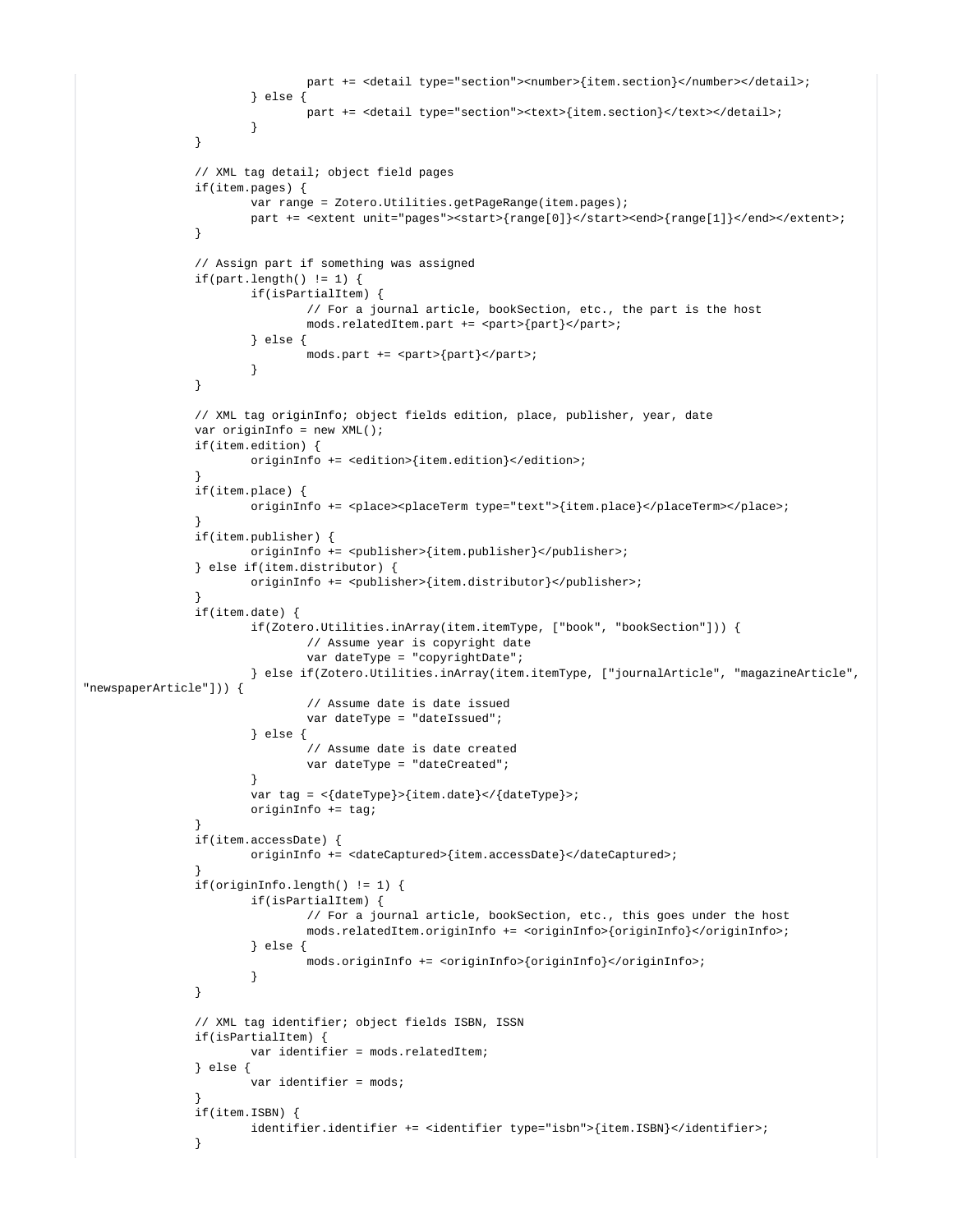```
 if(item.ISSN) {
                     identifier.identifier += <identifier type="issn">{item.ISSN}</identifier>;
 }
               if(item.DOI) {
                      mods.identifier += <identifier type="doi">{item.DOI}</identifier>;
 }
               // XML tag relatedItem.titleInfo; object field publication
               if(item.publicationTitle) {
                      mods.relatedItem.titleInfo += <titleInfo><title>{item.publicationTitle}</title><
/titleInfo>;
 }
               // XML tag classification; object field callNumber
               if(item.callNumber) {
                      mods.classification = item.callNumber;
 }
               // XML tag location.physicalLocation; object field archiveLocation
               if(item.archiveLocation) {
                      mods.location.physicalLocation = item.archiveLocation;
 }
               // XML tag location.url; object field archiveLocation
               if(item.url) {
                      mods.location.url = item.url;
 }
               // XML tag title.titleInfo; object field journalAbbreviation
               if(item.journalAbbreviation) {
                      mods.relatedItem.titleInfo += <titleInfo type="abbreviated"><title>{item.
journalAbbreviation}</title></titleInfo>;
 }
               // XML tag abstract; object field abstractNote
               if(item.abstractNote) {
                      mods.abstract = item.abstractNote;
 }
               if(mods.relatedItem.length() == 1 && isPartialItem) {
                      mods.relatedItem.@type = "host";
 }
               /** NOTES **/
               if(Zotero.getOption("exportNotes")) {
                      for(var j in item.notes) {
                             // Add note tag
                            var note = <note type="content">{item.notes[j].note}</note>;
                             mods.note += note;
 }
 }
               /** TAGS **/
               for(var j in item.tags) {
                     mods.subject += <subject><topic>{item.tags[j].tag}</topic></subject>;
 }
               // XML tag relatedItem.titleInfo; object field series
               if(item.seriesTitle || item.series || item.seriesNumber || item.seriesText) {
                      var series = <relatedItem type="series"/>;
                      if(item.series) {
                            series.titleInfo.title = item.series;
 }
                      if(item.seriesTitle) {
                             series.titleInfo.partTitle = item.seriesTitle;
 }
```